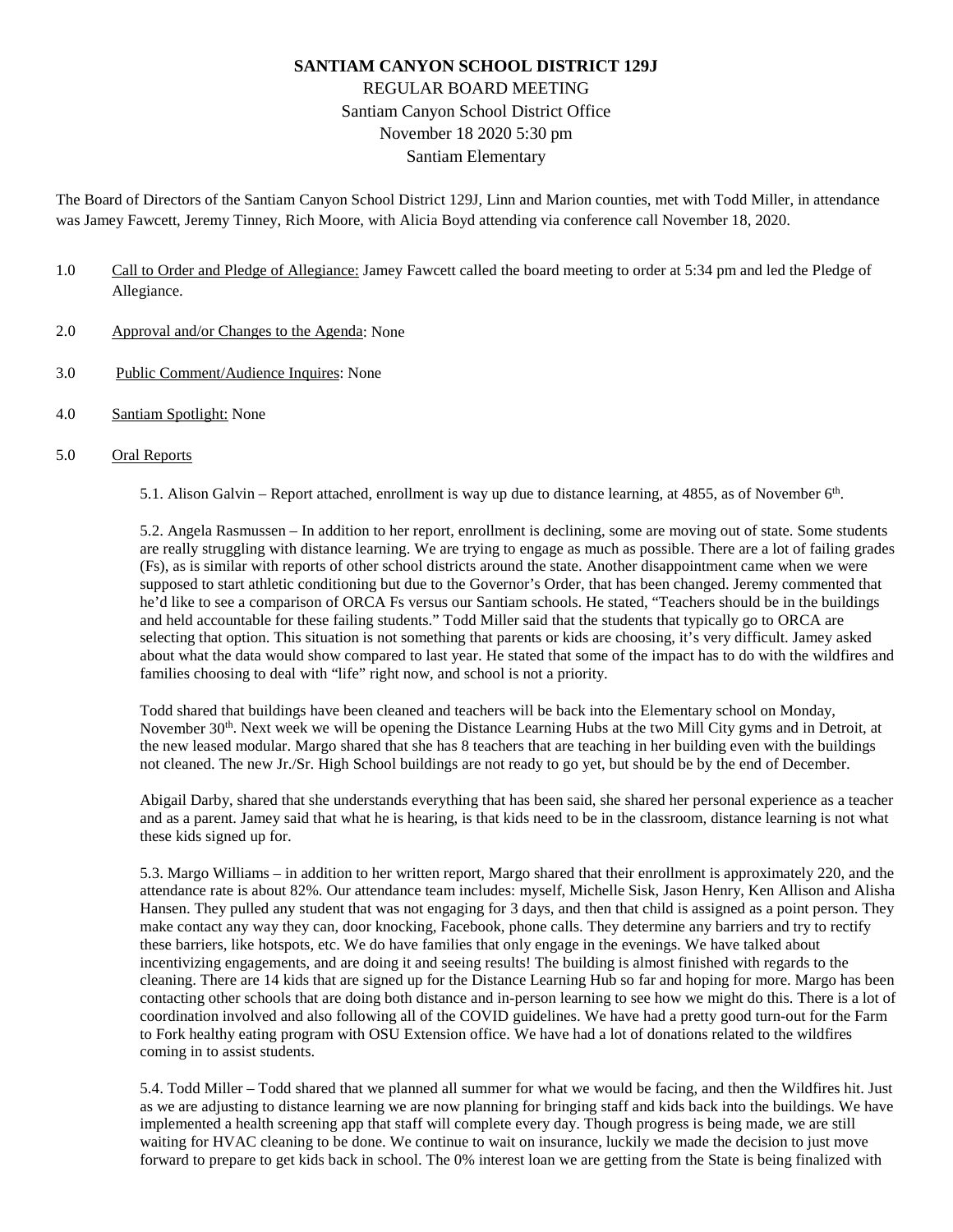the intention of FEMA reimbursing the loan. We are guaranteed that the cleaning work will be paid for, it's just a matter of which agency will pay for it. The learning hub in Detroit is on site, the solar panels have been installed, it has internet access, and outfitted by a local man from Stayton, Brian Barker, who has built 20 desks that will be delivered this week. We are excited about the donated technology that we are hoping will address the need for internet in the remote areas of Detroit & Idahna. It will benefit kids to see and learn from this unique technology.

Regarding the Governor's Order, it does not impact our in-person learning efforts, we have already established the health protocols. Unfortunately, it did shut down all indoor athletics. Next week we are hoping to get office staff into Bldg. A. We are looking at December  $14<sup>th</sup>$  for Bldg. C, and hopefully January for Bldg. B. Once the preschool building is cleared out of current Jr./Sr. High staff, we will be moving to re-open the Preschool.

Todd shared the variety of donations that have been coming in and the projects that they are going to. He is working with a variety of donors and learning how they want to help.

Jeremy asked about Upward Bound, Todd has talked to a representative and they shared that their insurance funds do not cover the rebuilding. They have a 13 member board and they are working to see if they can just cut us a check to pay us off the \$108K that they still owe.

We had a meeting with the tax assessors from Marion & Linn Counties, as well as bond attorneys, Hawkins, Delafield and Wood and investment bankers from Piper Sandler. It was determined that it is too early to know how the fire losses will impact our revenue. The OSBA will be looking into a repayment of loans if we cannot make the bond payments. The Marion County Assessor brought up that when new buildings go in, the new assessed value level could be a lot more, there are a lot of different scenarios that could play out.

5.5. Yvonne shared the October 2020 financial report. Todd shared that the Legislature could approve an enrollment stability for 3 years, that would greatly benefit us.

## 6.0 Consent Agenda:

A motion was made by Jeremy Tinney to accept the consent agenda including the minutes of the October 14, 2020 regular meeting, as well as the October Expenditures; and the 2nd reading of Policies, Rich Moore seconded, the motion passed 4-0.

## 7.0 Action Items:

7.1. Adopt Resolution 20.21.02, OSBA 2021-2022 Legislative Priorities and Principles, Jamey Fawcett made a motion to adopt Resolution 20.21.02, Jeremy Tinney seconded, the motion passed 4-0.

7.2. Accept the Oregon Charter Academy Annual Report, 2019-2020, Rich Moore made a motion to accept the Oregon Charter Academy Annual Report for 2019-2020, Jamey Fawcett seconded, the motion passed 4-0.

7.3. Approve the Opening of Distance Learning Hubs in Detroit, SJSHS Gym & SES Gym. Jeremy Tinney made a motion to approve the opening of the three distance learning hubs, the motion was seconded by Rich Moore, the motion passed 4-0.

## 8.0 Information Items:

8.1. Construction Update: Steve Earle shared that the key to getting back on track, has been getting the buildings cleaned and duct work cleaned and completed, in order to get the construction teams back into the buildings to finish up. This week has been a flurry of activity in Building A. The crews are hitting a good momentum now that they are able to get back into the buildings. Todd shared that all of the furniture for Building A is coming in tomorrow, Nov. 19<sup>th</sup>. Todd shared that we are right at budget, but not much leeway and we haven't touched any contingencies. Perrydale & Alsea school district reps came out to tour the facilities and were impressed with what has been accomplished at the bond cost. We're getting to the point that it's starting to feel real!

8.2. Division 22 Compliance Update, in addition to keeping in compliance, we added distance learning last spring.

8.3. Rich Moore shared that he wanted to publicly acknowledge Jeremy Tinney and all the people that helped stop the fires. Jeremy shared there was a lot of loggers and community members who all stepped up to save our community from the fires.

## 9.0 Items for the Next Meeting/s: